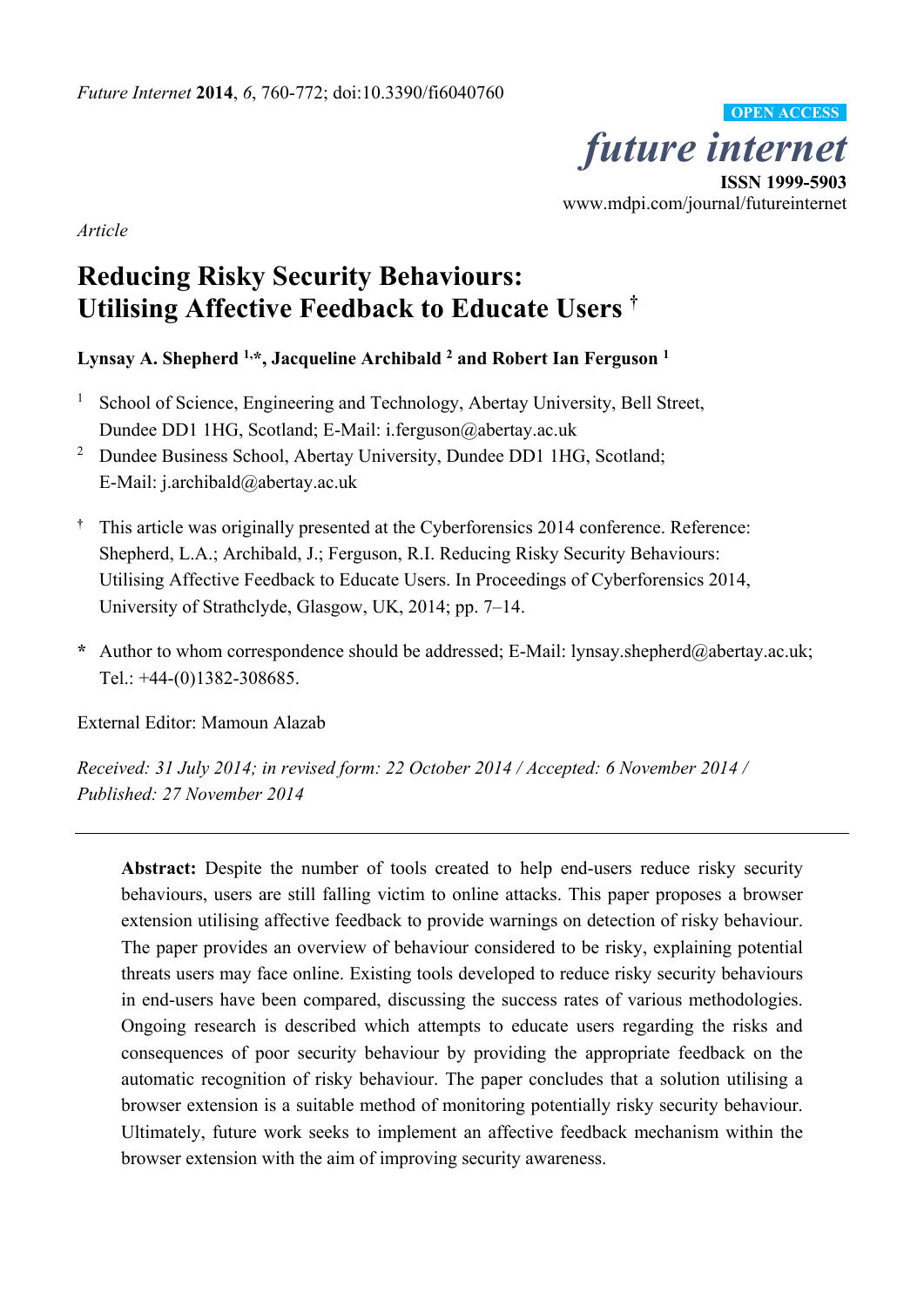# **1. Introduction**

A lack of awareness surrounding online behaviour can expose users to a number of security flaws. Average users can easily click on malicious links, which are purportedly secure; a fact highlighted by the number of users who have computers infected with viruses and malware [1]. This paper aims to identify potential security issues users may face when browsing the web such as phishing attempts and privacy concerns. Techniques developed to help educate users regarding their security awareness have been reviewed, comparing the methods used to engage users, discussing the potential flaws in such tools. Previous research has indicated affective feedback may serve as a successful method of educating users about risky security behaviours [2–4], thus, improving system security. The paper proposes the use of a browser extension to monitor users actions and detect risky security behaviour. Future work seeks to utilise affective feedback to improve the security awareness of end-users, with a view to improving overall system security.

# **2. Background**

Risky security behaviour exhibited by end-users has the potential to leave devices vulnerable to compromise [5]. Security tools are available, such as firewalls and virus scanners, which are designed to aid users in defending themselves against potential online threats however, these tools cannot stop users engaging in risky behaviour. End-users continue to engage in risky behaviour indicating that the behaviour of users needs to be modified, allowing them to consider the security implications of their actions online. This section explores the definition of risky security behaviour, the role of affective feedback and outlines potential threats users may face when browsing the web.

#### *2.1. Risky Security Behaviour*

What constitutes risky behaviour is not necessarily obvious to all end-users and can be difficult to recognise. There are multiple examples of behaviour which could be perceived as risky in the context of a browser-based environment, e.g., creating weak passwords or sharing passwords with colleagues [6,7], downloading data from unsafe websites [8] or interacting with a website containing coding vulnerabilities [9].

Several pieces of research have been conducted in an attempt to define and categorise security behaviour. One such attempt was documented in a 2005 paper by Stanton *et al.* [6] where interviews were conducted with IT and security experts, in addition to a study involving end-users in the US, across a range of professions. The findings produced a taxonomy consisting of 6 identified risky behaviours: Intentional destruction (e.g., hacking into company files, stealing information), detrimental misuse, dangerous tinkering naïve mistakes (perhaps choosing a weak password), aware assurance and basic hygiene. Conversely, in 2012, Padayachee [10] developed a taxonomy, categorising compliant security behaviours whilst investigating if particular users had a predisposition to adhering to security behaviour.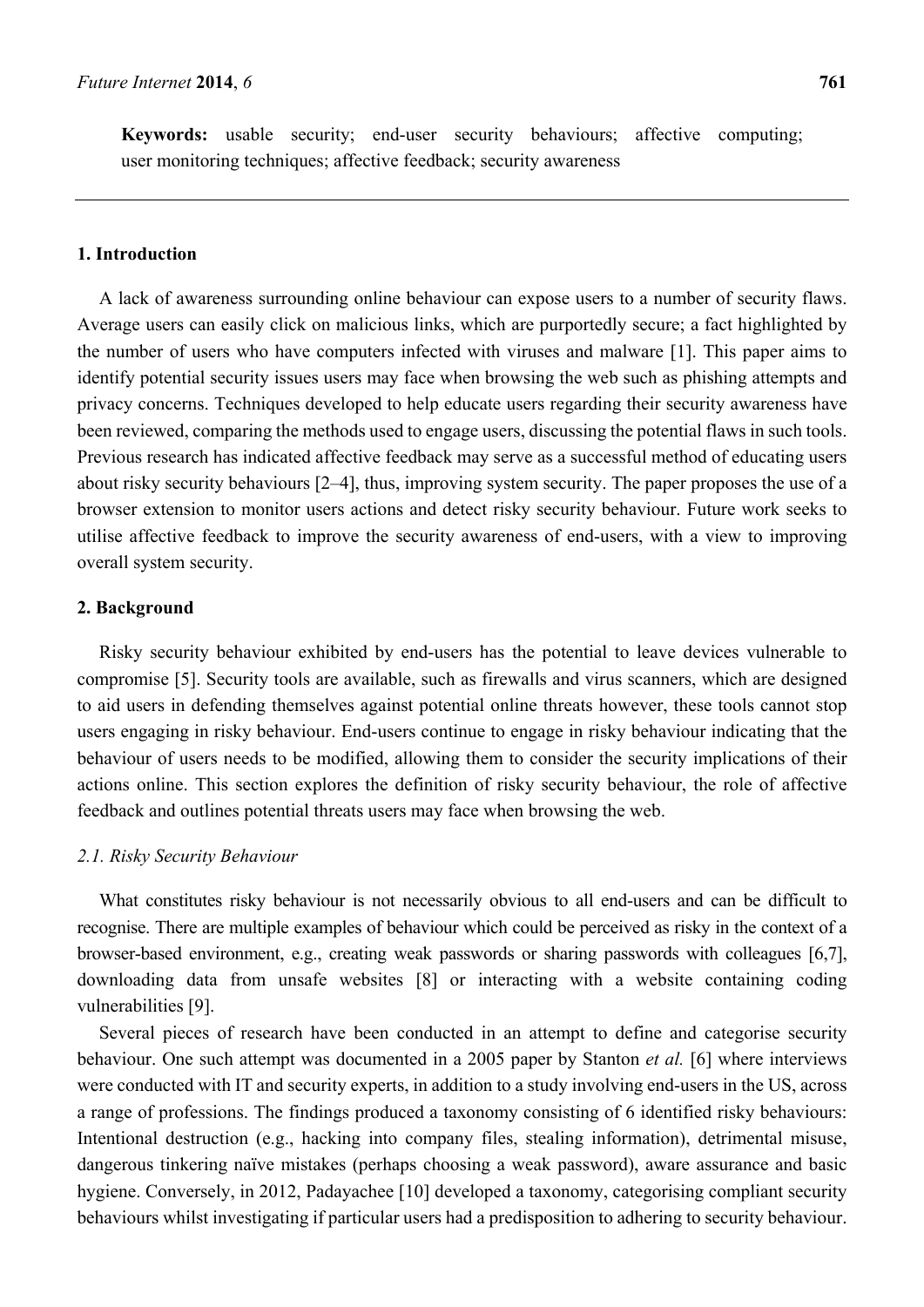The results of the research highlighted elements, which may influence security behaviours in users, e.g., extrinsic motivation, identification, awareness and organisational commitment.

The scope of behaviour pertaining to this paper relates to general user behaviour, concentrating on user interaction with a web browser. Users face a number of threats online, as discussed in Section 2.3 and may have to deal with these threats in both a home-based or organisational environment.

## *2.2. Affective Feedback*

Affective computing is defined as "computing that relates to, arises from, or deliberately influences emotions" [11]. There are a variety of feedback methods which are considered to be affective. Avatars can provide affective feedback and have been seen to be beneficial in educational environments [2–4]. Robison *et al.* [3] used avatars in an intelligent tutoring system to provide support to users, noting that such agents have to decide whether to intervene when a user is working, to provide affective feedback. The work highlighted the danger that if an agent intervenes at the wrong time, this may cause a negative impact on how the user learns using the tool.

Work conducted by Hall *et al.* [4] also advocated the use of avatars in providing affective feedback and how they can influence the emotional state of the end-user. Research conducted deployed avatars in a personal social and health education environment, educating children about bullying. Results showed the avatars generated an empathetic effect in children, indicating that the same type of feedback could be used to achieve a similar result in adults.

Textual information with the use of specific words also has the potential to alter a user's state/behaviour, e.g., a password may be described as "weak" and this can encourage them to create a stronger password [12]. Dehn and Van Mulken conducted an empirical review of ways in which animated agents could interact with users, and compared avatars against textual information as an affective feedback method. They considered that whilst textual information could provide more direct feedback to users, avatars could be used to provide more subtle pieces of information via gestures or eye contact. Overall, it was noted multimodal interaction could provide users with a greater level of feedback [13]. Colour is also often utilised, with green or blue used to imply a positive occurrence, with red indicating a negative outcome [12]. A combination of sounds, colours and dialogues provided a calming mechanism in a game named "Brainchild" [2] which was designed to help users relax, highlighting the effectiveness of a multimodal approach.

## *2.3. Potential Threats*

Whilst users are browsing the web, there are a number of security issues they may potentially be subjected to. In addition to breaking the law, should users download illegal files such as pirated movies or software, they are also engaging in risky security behaviour, placing their system at risk. The files downloaded may contain viruses or malware [8].

Interaction with websites featuring coding vulnerabilities is also risky and users are generally unaware of such flaws [14]. If an application is poorly constructed, users may expose themselves to an attack by simply visiting a site, e.g., vulnerability to XSS attacks or session hijacking. Cross-site scripting (XSS) attacks are common on the web and may occur where users have to insert data into a website, e.g., a contact form. Attacks related to social engineering are also linked to technology flaws. Often,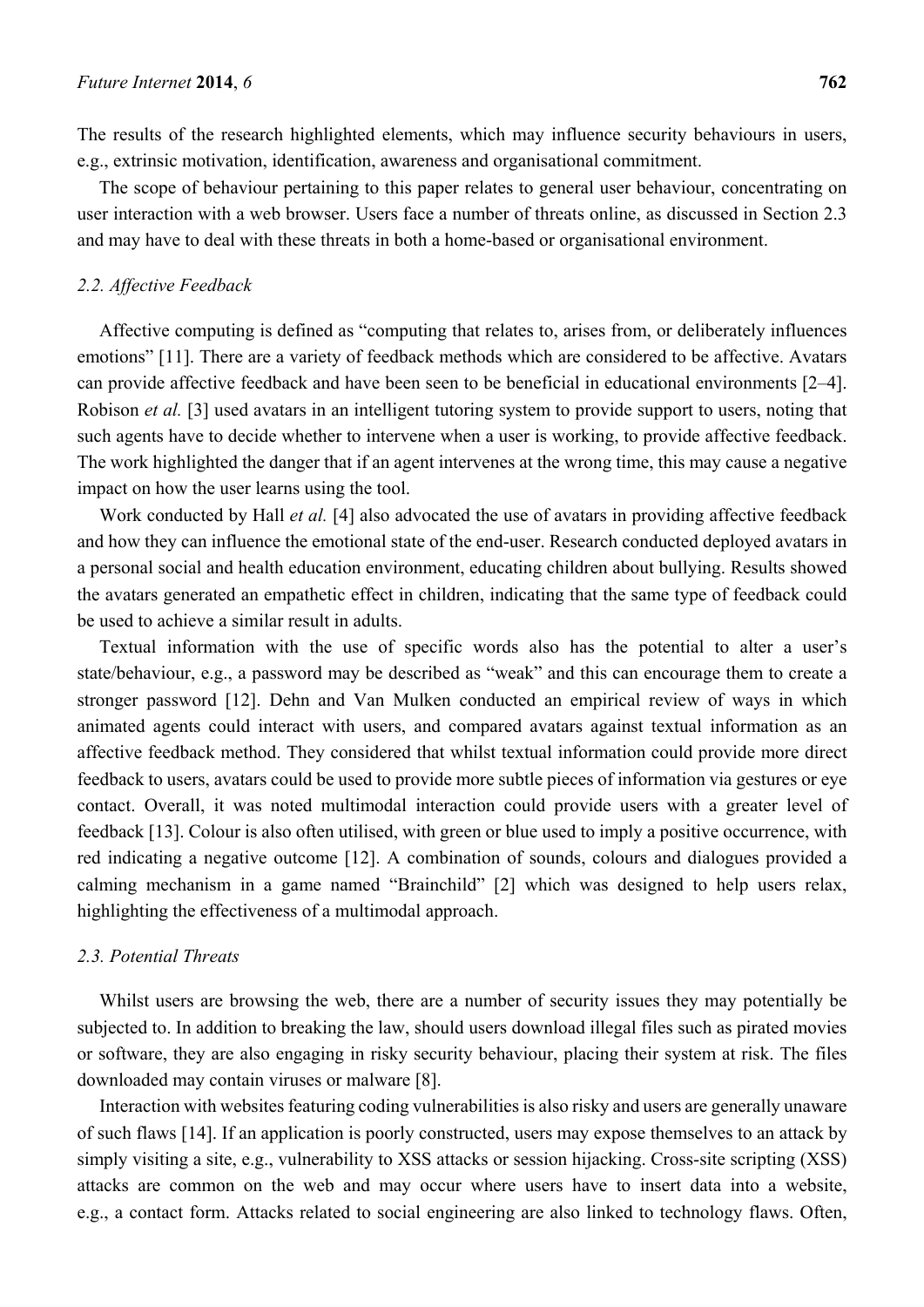users divulge too much information about themselves on social networking sites [1], e.g., it is possible to extract geolocation data from a specific Twitter account to establish the movements of a user. Such patterns have the potential to highlight the workplace or home of a user. An attacker could target a user, gathering the information shared to produce a directed attack against the victim e.g., sending the victim an email containing a malicious link about a subject they are interested in [9]. Sending a user an email of this type is known as a phishing attack (a spear phishing attack when it is targeted towards specific users). The malicious link contained within the email may link to a site asking users to enter information such as bank account details. As such, many average users would fail to identify a phishing email, potentially revealing private information [15,16]. The rise in spear phishing attacks has led the FBI to warn the public regarding this issue [17].

Perhaps one of the most common risky security behaviours involves the misuse of passwords for online accounts which link to personal information. There can be a trade off between the level of security of a password provides and its usability [7]. Passwords, which are shorter, are less secure however, they are easier for users to remember and are therefore usable. Users may also engage in the practice of sharing passwords. When Stanton *et al.* [6] interviewed 1167 end-users in devising a taxonomy of risky behaviours, it was found that 23% of those interviewed shared their passwords with colleagues. 27.9% of participants wrote their passwords down.

These are just a sample of the attacks users may be subjected to whilst browsing the web on a daily basis. Security tools such as virus scanners and anti-malware software can aid users if their machines have been infected with malicious software. If users are educated regarding risky security behaviour, this may prevent their machines from becoming infected in the first instance. A considerable amount of research has been conducted into educating and helping users understand risky security behaviour online, and Section 3 discusses varying approaches.

## **3. Analysis**

This section explores previous research, providing an overview of methods which have been developed in an attempt to keep users safer online. Solutions created to reduce specific types of attack will be discussed, highlighting potential issues these tools fail to resolve.

## *3.1. Keeping Users Safe and Preventing Attacks*

Many users participate in risky security behaviour, particularly when it involves passwords, as highlighted by Stanton *et al.* [6]. A number of attempts have been made to understand the problems users face when dealing with passwords, with tools developed to aid users. Furnell *et al.* [18] conducted a study in 2006, to gain an insight into how end-users deal with passwords. The survey found that 22% of participants said they lacked security awareness, with 13% of people admitting they required security training. Participants also found browser security dialogs confusing and in some cases, misunderstood the warnings they were provided with. The majority of participants considered themselves as above average in terms of their understanding of technology, yet many struggled with basic security. As result of confusion in end-users, a number of studies have been conducted in an attempt to improve users security awareness in terms of passwords.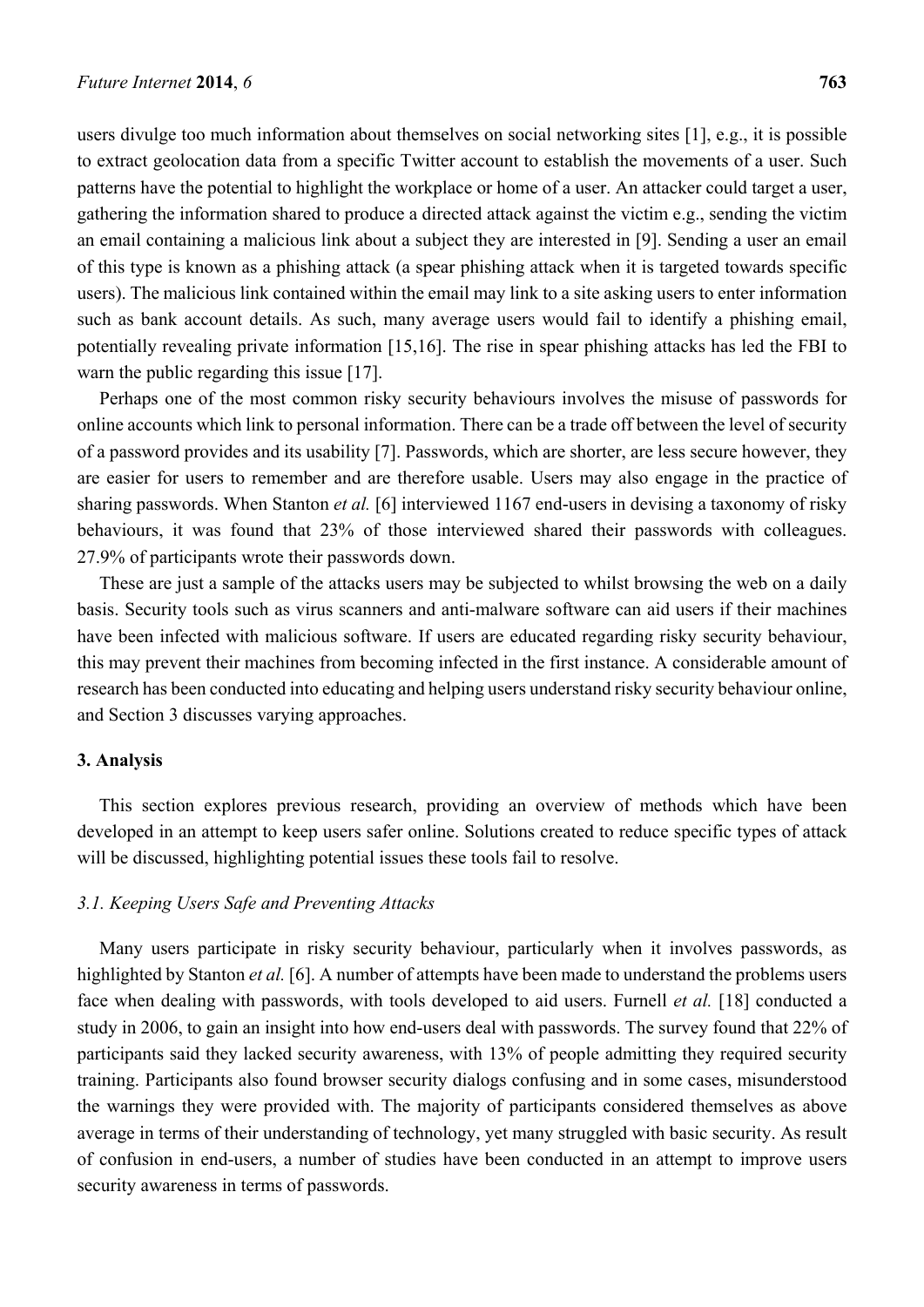Bicakci *et al.* [19] explored the use of using graphical passwords built into a browser extension, based on the notion that humans are better at memorising images than text. The aim of the software developed was to make passwords more usable, decreasing the likelihood of users engaging in risky security behaviour. Participants could select five points on an image with a grid overlay to produce a password, which was compared against previous research conducted with plain images. Results from the study showed the grid had little effect on the password chosen however, in a survey of end-users, the grid proved to be more successful than an image without a grid in terms of usability when rated using a Likert scale.

To demonstrate the strength of a chosen password, Ur *et al.* [12] investigated how strength meters placed next to password fields improved the security and usability of passwords. Participants were asked to rate their password security perceptions on a Likert scale. Immediately after creating a password with the aid of a meter, they were surveyed regarding their opinion of the tool. The tool was deemed to be a useful aid in password creation with participants noting that use of words such as "weak" encouraged them into creating a stronger password. However, the study was repeated the following day and between 77% and 89% (depending on the different groups) were able to recall their passwords, which fails to sufficiently test the memorability of a password at a much later date. Additionally, 38% of participants admitted to writing down their password from the previous day, highlighting that despite the encouragement of the password meter, complex passwords are still difficult to remember.

Much of the research conducted into keeping users safe online, educating them about risky security behaviour revolves around phishing attacks. Recently, a number of solutions have been developed to gauge how best to inform users about the dangers of phishing attacks, with the hope that education will reduce participation in risky security behaviours.

Dhamija and Tygar [20] produced a method to enable users to distinguish between spoofed websites and genuine sites. A Firefox extension was developed which provided users with a trusted window in which to enter login details. A remote server generated a unique image which is used to customise the web page the user is visiting, whilst the browser detects the image and displays it in the trusted window, e.g., as a background image on the page. Content from the server is authenticated via the use of the secure Remote Password Protocol. If the images match, the website is genuine and provides a simple way for a user to verify the authenticity of the website.

Sheng *et al.* [21] tried a different approach to reducing risky behaviour, gamifying the subject of phishing with a tool named Anti-Phishing Phil. The game involves a fish named Phil who has to catch worms, avoiding the worms, on the end of fishermen's hooks (these are the phishing attempts). The study compared three approaches to teaching users about phishing: playing the Anti-Phishing Phil game, reading a tutorial developed or reading existing online information. After playing the game, 41% of participants viewed the URL of the web page, checking if it was genuine. The game produced some unwanted results in that participants became overly cautious, producing a number of false-positives during the experimental phase.

PhishGuru is another training tool designed by Kumaraguru *et al.* [22] to discourage people from revealing information in phishing attacks. When a user clicks on a link in a suspicious email, they are presented with a cartoon message, warning them of the dangers of phishing, and how they can avoid becoming a victim. The cartoon proved to be effective: participants retained the information after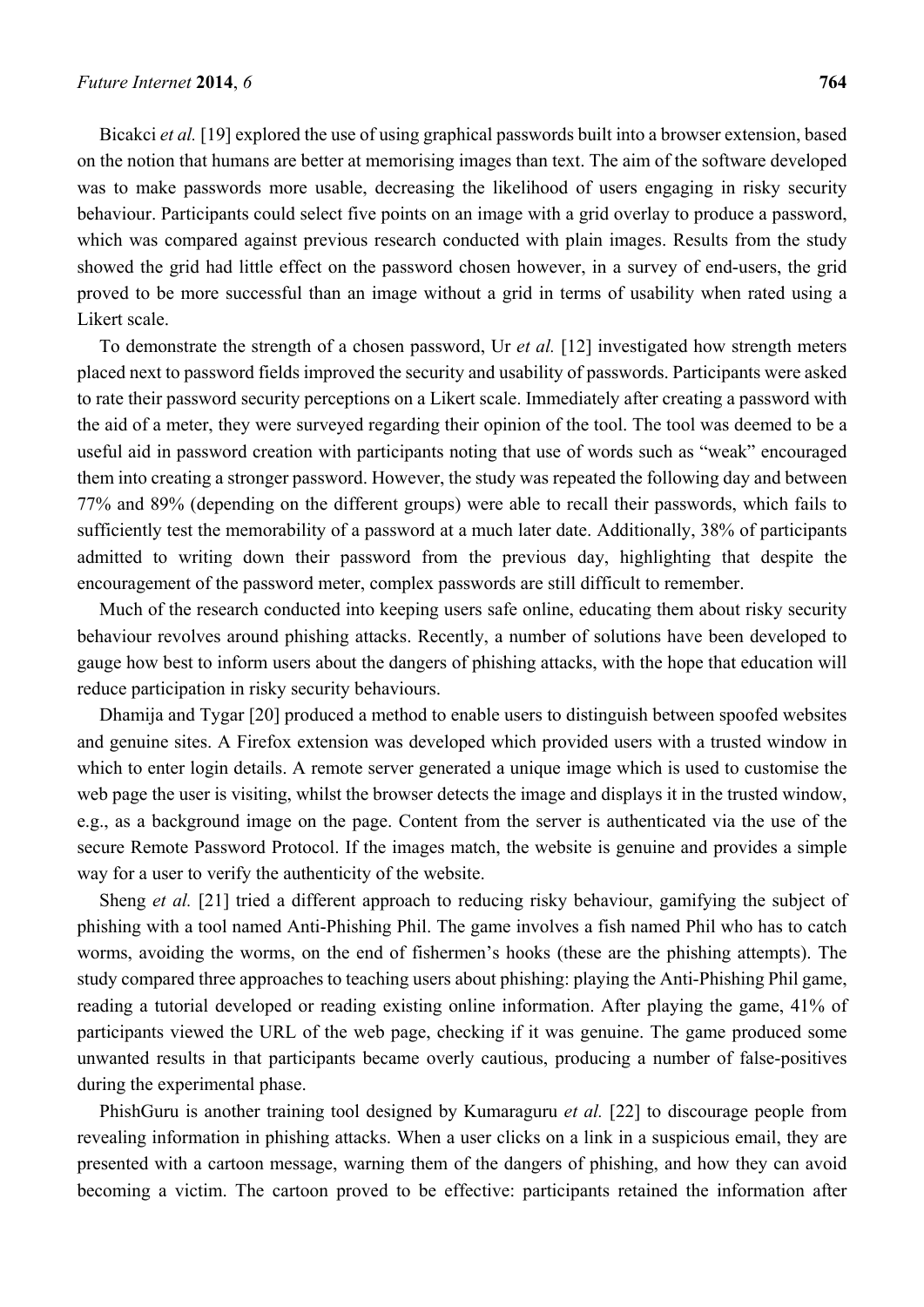28 days. The tool didn't cause participants to become overly cautious and they continued to click on links in genuine emails however, a longer study is required.

Information that allows phishing emails to be targeted towards specific users can come from revealing too much information online. A proposed series of nutrition labels for online privacy have been designed in an effort to reduce risky behaviour [23]. While it has been shown users don't fully understand privacy policies online, the nutrition labels seek to present the information in a format that is easier for users to understand. Labels were designed using a simplified grid design with a series of symbols representing how a site utilises data: how it is collected and used, and whether data is required (opt-in or opt-out). Results from a small study found that visually, the labels were more interesting to read than a traditional security policy and presented an easier way for users to find information.

Besmer *et al.* [24] acknowledged that various applications may place users at risk by revealing personal information. A tool was developed and tested on Facebook to present a simpler way of informing the user about who could view their information. A prototype user interface highlighted the information the site required, optional information, the profile data the user had provided and the percentage of the users friends who could see the information entered. The study showed that those who were already interested in protecting their information found the interface useful in viewing how applications handled the data.

In addition to security tools which have been developed to target privacy issues on social networking sites, studies have also focussed on more general warning tools when the user is browsing the web. A Firefox extension developed by Maurer [25] attempts to provide alert dialogs when users are entering sensitive data such as credit card information. The extension seeks to raise security awareness, providing large JavaScript dialogs to warn users, noting that the use of certain colours made the user feel more secure.

## *3.2. Issues with Traditional Security Tools and Advice*

Some of the tools discussed in Section 3.1 provided unwanted results, in particular, studies found that, users became overly cautious when browsing the web and produced a number of false positive results when detecting phishing attacks [21]. Another study highlighted that although the tool developed for submitting private information online performed well in experiments, it was difficult to encourage users to make use of it. Instead, several participants continued to use web forms, which they were more familiar with [26].

Many of the tools created focus on one specific area where users are vulnerable, e.g., they educate people about privacy, passwords or phishing attempts. Despite the number of tools created and designed to help protect users online, users continue to engage in risky security behaviour, placing their information and devices at risk. The tools developed span a number of years, indicating that the issue of risky security behaviour has yet to be resolved. There are a multitude of common threats online, highlighted in Section 2.3, and there is a requirement that newer tools focus on more than one potential threat area.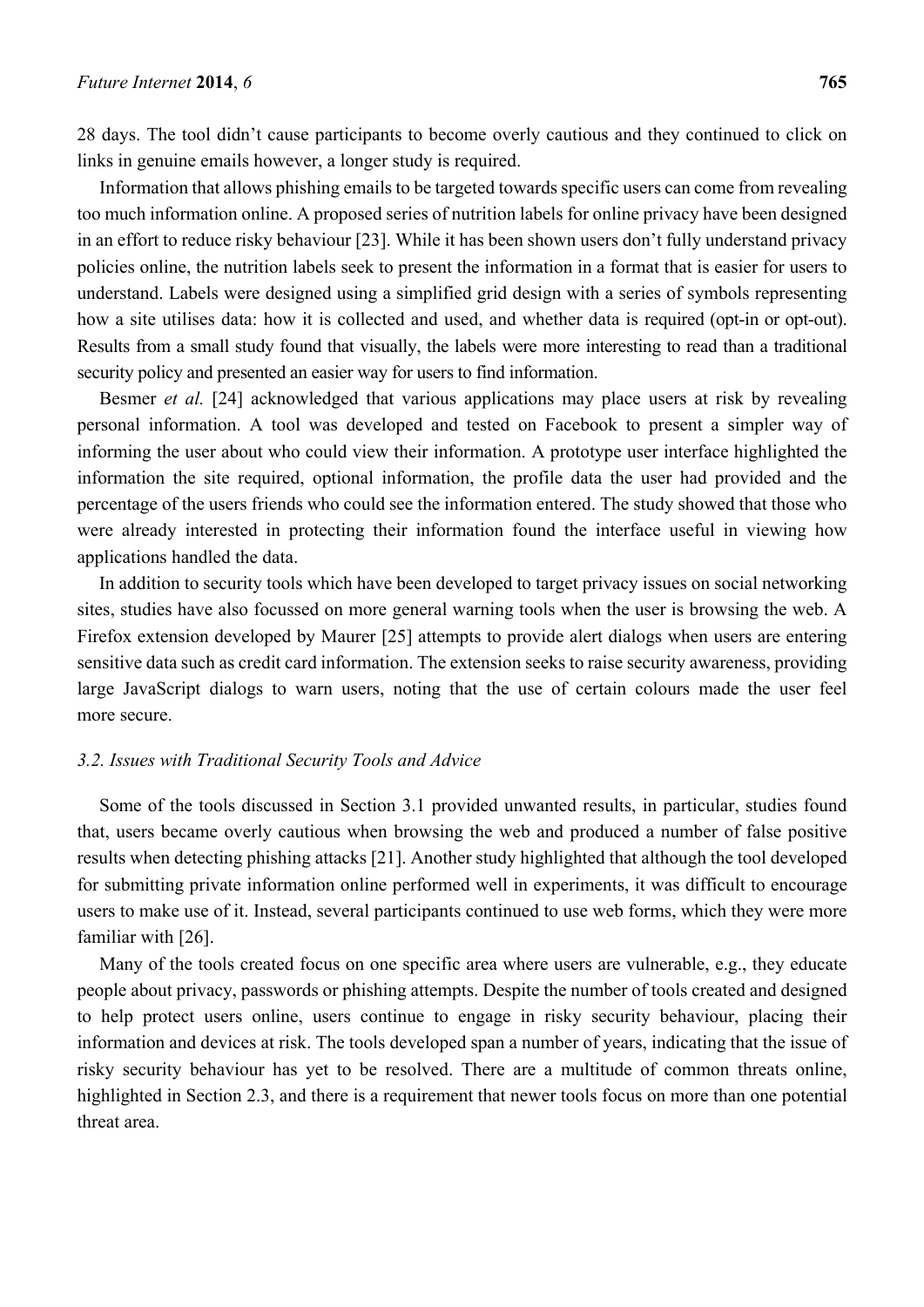## **4. Methodology**

The research outlined in this section proposes the use of a browser extension to automatically detect risky security behaviour, taking a number of different threats into consideration. Future work seeks to explore the possibility of utilising an affective feedback mechanism in enhancing security risk awareness on detection of risky behaviour within the browser.

#### *4.1. Proposed System Overview*

The research proposed seeks to develop a software prototype, in the form of a Firefox browser extension, which monitors user behaviour. The prototype will contain feedback agents, several of which will utilise affective feedback techniques. Should the user engage in potentially risky security behaviour whilst browsing, e.g., entering a password or credit card number into a form, an affective feedback mechanism will trigger, warning users regarding the dangers of their actions. Feedback mechanisms have been explored in previous research and will include colour-based feedback (e.g., green indicating good behaviour), text-based feedback using specific terms and avatars using subtle cues within the browser window [27]. Experiments using these agents will investigate (a) if security risk awareness improves in end-users; and (b) if overall system security improves through the use of affective feedback. The success of the software will be gauged via a series of end-user experiments followed by a questionnaire utilising a Likert scale. Figure 1 attempts to summarise how the software prototype (browser extension) will work. When the user is interacting with a web browser, the tool will monitor these interactions, and compare them to a knowledge base of known risky behaviours. If a risky behaviour is detected, an affective feedback agent will be triggered, providing suitable feedback to the end-user in an attempt to raise awareness of risky behaviour.



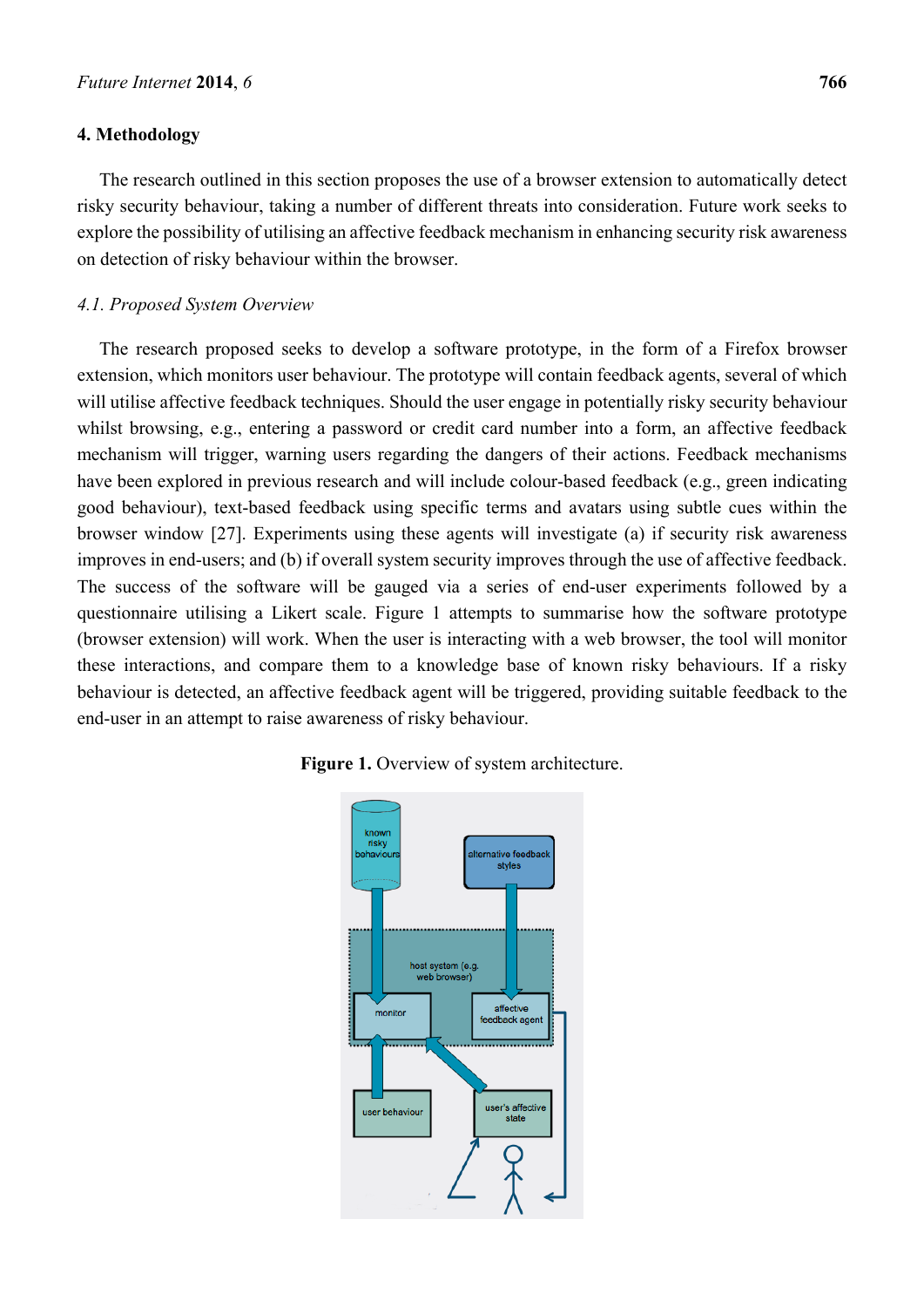## *4.2. Technical Details*

Following a comparison between XUL-based Firefox extensions (XML User Interface Language) and those created by Mozilla's Add-on SDK, a prototype solution was constructed using a XUL-based extension. This method allows for extensive customisation of the user interface, which a tool of this type requires and additional functionality can be gained via the links to the XPCOM (cross platform component object model) [28]. When developing Firefox extensions to capture user behaviour and provide feedback to users, a number of files are required. Extensions follow the same basic structure, with several files, which must be included. In terms of modifying an extension in an attempt to monitor user behaviour and provide cues to modify the behaviour, particular files are very important.

The browser.xul file within the content folder contains a number of links to other required files and is essentially the foundation for the whole extension. This file has the ability to link to JavaScript files, including the jQuery library, should it need to be embedded in an extension. The file also allows additional XUL constructs to be added, allowing the menus and toolbars within Firefox to be modified e.g., adding a link into a menu to allow the user to run an extension.

Another file, which can be modified extensively, is the JavaScript file within the content folder. It can call a number of functions, including referencing the jQuery library and can make use of the Mozilla framework. The file can manipulate the DOM (document object model) of the website displayed in the browser e.g., attach event listeners to all links on a page or modify anchor tags. Additionally, the file can utilise AJAX, passing data back and forth between a web server and the JavaScript file.

To provide a full example of how a Firefox extension may be developed to monitor user behaviour and provide appropriate feedback, details of the Link Detector extension are outlined (Figure 2). The Link Detector extension is designed to warn users about malicious links. When the user starts the Firefox extension, the browser.xul file makes a call to the JavaScript file to run the initial function. The DOM is then manipulated, using JavaScript to add event listeners to all links on a given website. If a user approaches a link with the cursor, an event is triggered. JavaScript passes the link value to a PHP script via AJAX, and is checked against a list of known malicious links. The list of malicious links is sourced from a third-party database, which is managed and updated by Malwarebytes, the company with the anti-malware tool of the same name [29]. The AJAX request then returns a value indicating if the link is known to be malicious. If the link is flagged as being potentially dangerous, the JavaScript file then manipulates the DOM, highlighting the malicious link in red. This is repeated for each link a user approaches.

The Link Detector is a small prototype browser extension, exploring the possibility of raising awareness regarding risky security behaviours in end-users via the use of affective feedback. As such, this may aid in preventing users revealing information to websites, which have been hijacked via an XSS attack. The final prototype developed will not be restricted to scanning for dangerous links only, and seeks to tackle a number of the threats outlined in Section 2.3.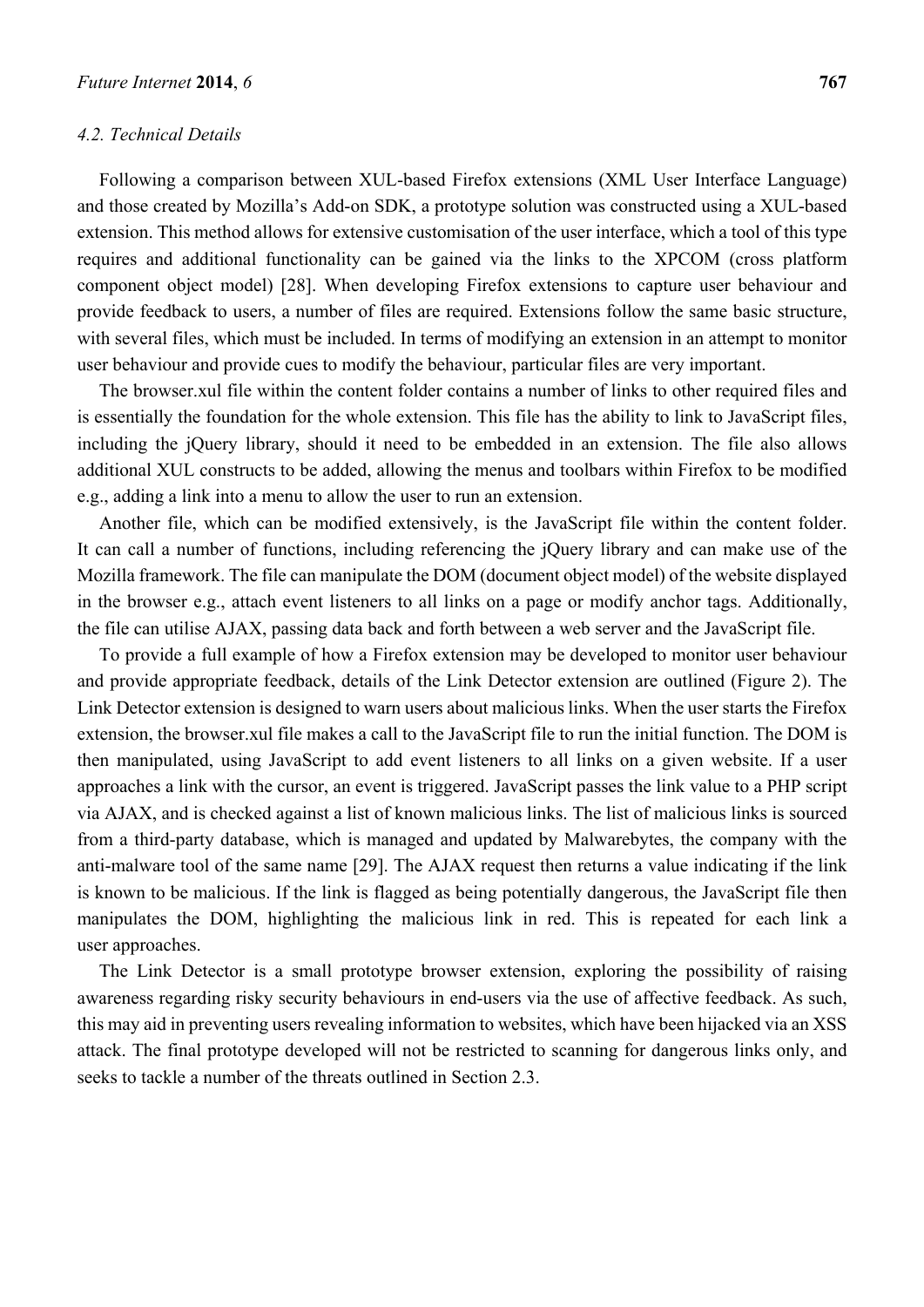

**Figure 2.** Overview of the Link Detector extension.

#### **5. Discussion**

A key challenge involved in the development of a Firefox extension which monitors user behaviour, was the consideration of how to capture user behaviour within the confines of a web-browser. The prototype in development seeks to target average users, *i.e.*, those who may use IT at work or home to access the Internet but lack a computing-based background. As such, these users may not have a clear understanding of security issues, and implications. Previous studies have investigated the use of multimodal approaches to capture user behaviour, using a combination of eye movements [30] and video footage of test subjects [31], in addition to task-based analysis. Average computer users may only have a simple PC, therefore the final tool created should not require any additional hardware such as cameras to record data. In this respect, monitoring user behaviour, within the restrictions of the browser environment is a major developmental challenge. There is the risk users may become habituated when using the system: to combat this, there is the potential to allow users to develop a personalised local profile on their system. This would store their preferences relating to how they react to certain warnings displayed.

There are concerns regarding whether users may be suspicious of the use of a tool similar to the Link Detector, which generates a local profile, and if users would actually use the tool. Research has indicated users prefer using software they are familiar with, rather than a separate tool [26]. The final software prototype developed during the research will be unobtrusive: it will be part of the Firefox browser in the form of an installed extension, therefore it will be part of a familiar environment. Additionally, the use of Firefox extensions are commonplace and many require the use of a local profile [32] which is hidden.

Section 4.2 demonstrated that JavaScript contains the necessary low-level event-driven functionality to detect user interaction on a webpage, and can therefore be used to monitor security behaviour. Section 3.1 highlighted that a number of successful tools consisted of browser extensions, and therefore, a similar approach has been utilised. It became apparent that implementing a JavaScript system within a Firefox extension might be a potential solution. Using JavaScript to access the DOM of the webpage displayed in the browser window meant it was possible to run the script against any website, rather than one coded specifically for the research. Though Firefox security extensions are widely implemented, currently available solutions are yet to explore the impact of affective feedback, particularly when educating users about security awareness.

Affective feedback has been used to educate users in the past and as such, may be a suitable method when educating users regarding security awareness. An empirical review conducted by Dehn and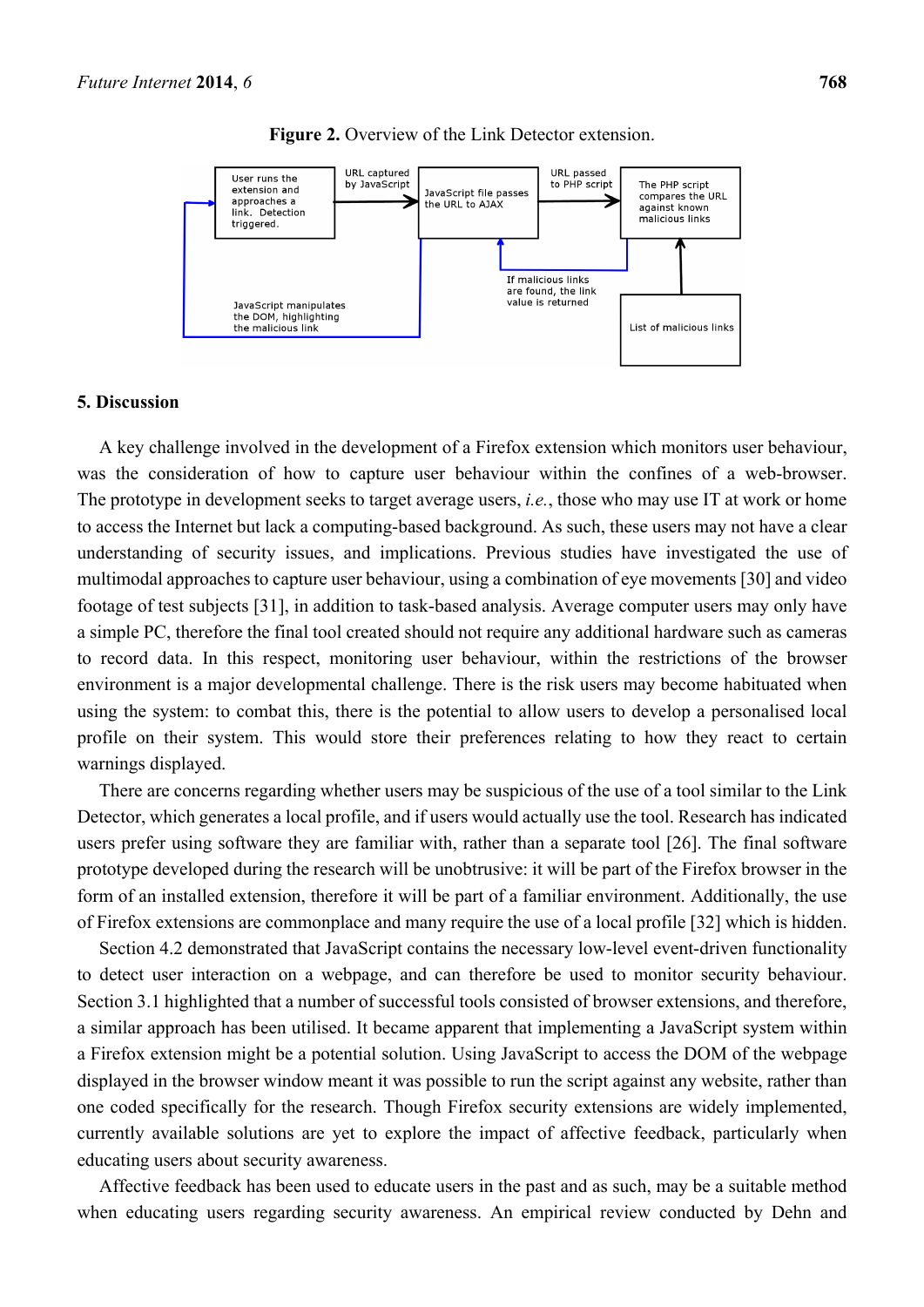Van Mulken [13] considered ways in which animated agents interacted with users, providing a comparison between the role of avatars and textual information in human-computer interaction. Though it was hypothesised that users gained more direct feedback from textual information, avatars provided more subtle cues through specific gestures. Robison *et al.* [3] successfully utilised avatars in an intelligent tutoring system, helping students learn about microbiology. This indicates that potentially, affective feedback may show similar results when aiding users in considering their security behaviour [2].

In the link detector extension, red has been chosen as the colour used to highlight the malicious links. There are currently two reasons for this: in the UK red is generally seen as a warning colour and in the research conducted by Ur *et al.* [12] red is used to indicate that a password is weak. The final extension is to be improved, detecting the background colour of the page prior to highlighting the malicious link. Currently, if the background colour of the page being scanned is red, it would be extremely difficult for users to see highlighted links. It should be noted that the warning colour-scheme would need to be modified for the extension to work effectively for colour-blind users.

Research is currently in the early stages and as such, a series of preliminary Firefox extensions have been developed to test the methodology, concentrating on capturing user behaviour. Affective feedback agents will be added at a later date. The Link Detector is an extension designed to warn users about malicious links, and has been outlined in detail in Section 4.2. An additional extension was developed to determine what a user is typing on a given website. Utilising jQuery, keystrokes are written to a log file on a server, along with a timestamp. Essentially, the extension passes keypress information to a PHP file via AJAX. The PHP script separates the contents of the keypress array and attaches an appropriate timestamp. This raises the issue of privacy concerns. Potentially, data stored on the server could be encrypted to protect the data. An alternative solution would involve storing the data on the users' local machine rather than a remote server.

A series of tests using the keypress extension were run on a desktop machine, producing some interesting results. The extension successfully logged keystroke information when the word "hello" was typed and if a website included a form with an input password field, the extension continued to log the information. Sample websites could be developed for users during the testing phase, mitigating the need to reveal real password information. Eventually, the keypress extension will detect the name of the form field a user is entering information into. If the form field is requesting sensitive information such as a password, an affective agent will be triggered to warn users about the potential dangers of risky security behaviour.

## **6. Conclusions and Future Work**

Despite the number of tools proposed to help end-users reduce risky security behaviours, it is apparent that users are still falling victim to online attacks. Various tools created focus on educating and warning users regarding one specific type of threat, e.g., phishing attacks. A different approach, integrating warnings concerning multiple types of threats to modify user behaviour may be a potential solution. Specifically, these warnings would utilise affective feedback, with previous research indicating that this type of feedback may be suitable in an educational context.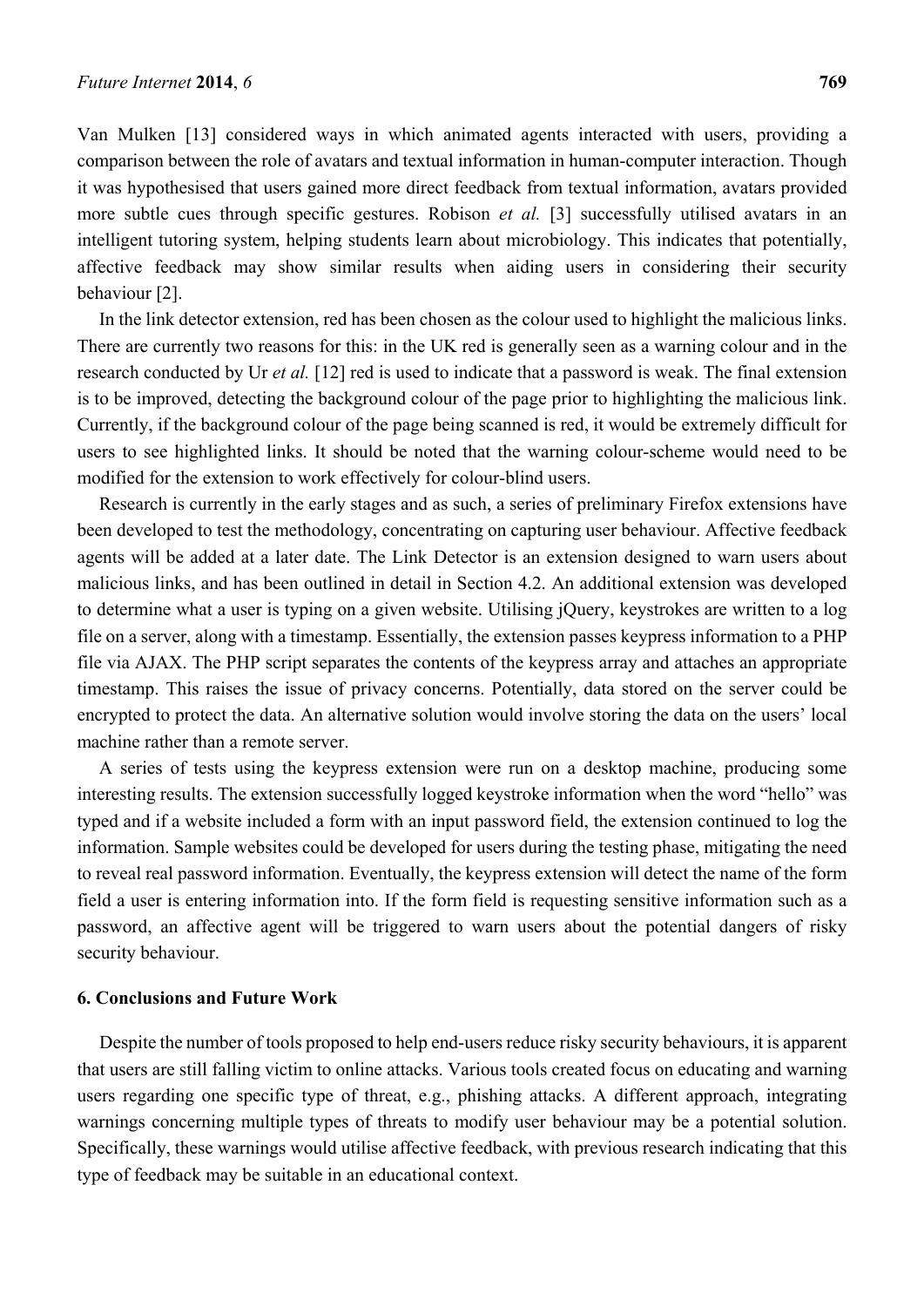Future work seeks to continue the development of Firefox extensions, which monitor and detect risky security behaviour, and provide affective feedback to discourage such behaviour. The monitoring solution is to be expanded, detecting the information users are revealing online, with a view to preventing users from disclosing sensitive information. Feedback agents will be created, featuring differing affective feedback techniques such as text-based feedback using specific terms, colour-based feedback and avatars using subtle cues and gestures. Ultimately, the prototype software developed will seek to investigate if security risk awareness in end-users improves through the use of affective feedback, with the potential to also improve overall system security.

# **Acknowledgments**

Work presented in this paper has been funded via a Scottish Informatics and Computer Science Alliance (SICSA) prize scholarship.

## **Author Contributions**

Lynsay A. Shepherd, Jacqueline Archibald and Robert Ian Ferguson designed the study and developed the methodology. Lynsay A. Shepherd designed the software and wrote the manuscript.

# **Conflicts of Interest**

The authors declare no conflict of interest.

## **References**

- 1. Kaspersky Lab. Kaspersky security bulletin 2013. Available online: http://media.kaspersky. com/pdf/KSB\_2013\_EN.pdf (accessed on 27 April 2014).
- 2. McDarby, G.; Condron, J.; Hughes, D.; Augenblick, N. Affective feedback. Media Lab Europe (2004). Available online: http://medialabeurope.org/mindgames/publications/ publicationsAffectiveFeedbackEnablingTechnologies.pdf (accessed on 22 May 2012).
- 3. Robison, J.; McQuiggan, S.; Lester, J. Evaluating the consequences of affective feedback in intelligent tutoring systems. In Proceedings of International Conference on Affective Computing and Intelligent Interaction (ACII 2009), Amsterdam, The Netherlands, 10–12 September 2009; pp. 37–42.
- 4. Hall, L.; Woods, S.; Aylett, R.S.; Newall, L.; Paiva, A.C.R. *Achieving Empathic Engagement through Affective Interaction with Synthetic Characters*; Tao, J., Tan, T., Picard, R.W., Eds.; Springer: Heidelberg, Germany, 2005; Volume 3784, pp. 731–738.
- 5. Li, Y.; Siponen, M. A call for research on home users information security behaviour. In Proceedings of PACIS 2011, Brisbane, QLD, Australia, 7–11 July 2011.
- 6. Stanton, J.M.; Staim, K.R.; Mastrangelob, P.; Jolton, J. Analysis of end user security behaviors. *Comput. Secur.* **2005**, *24*, 124–133.
- 7. Payne, B.; Edwards, W. A brief introduction to usable security. *IEEE Inter. Comput.* **2008**, *12*, 13–21.
- 8. Fetscherin, M. Importance of cultural and risk aspects in music piracy: A cross-national comparison among university students. *J. Electron. Commer. Res.* **2009**, *10*, 42–55.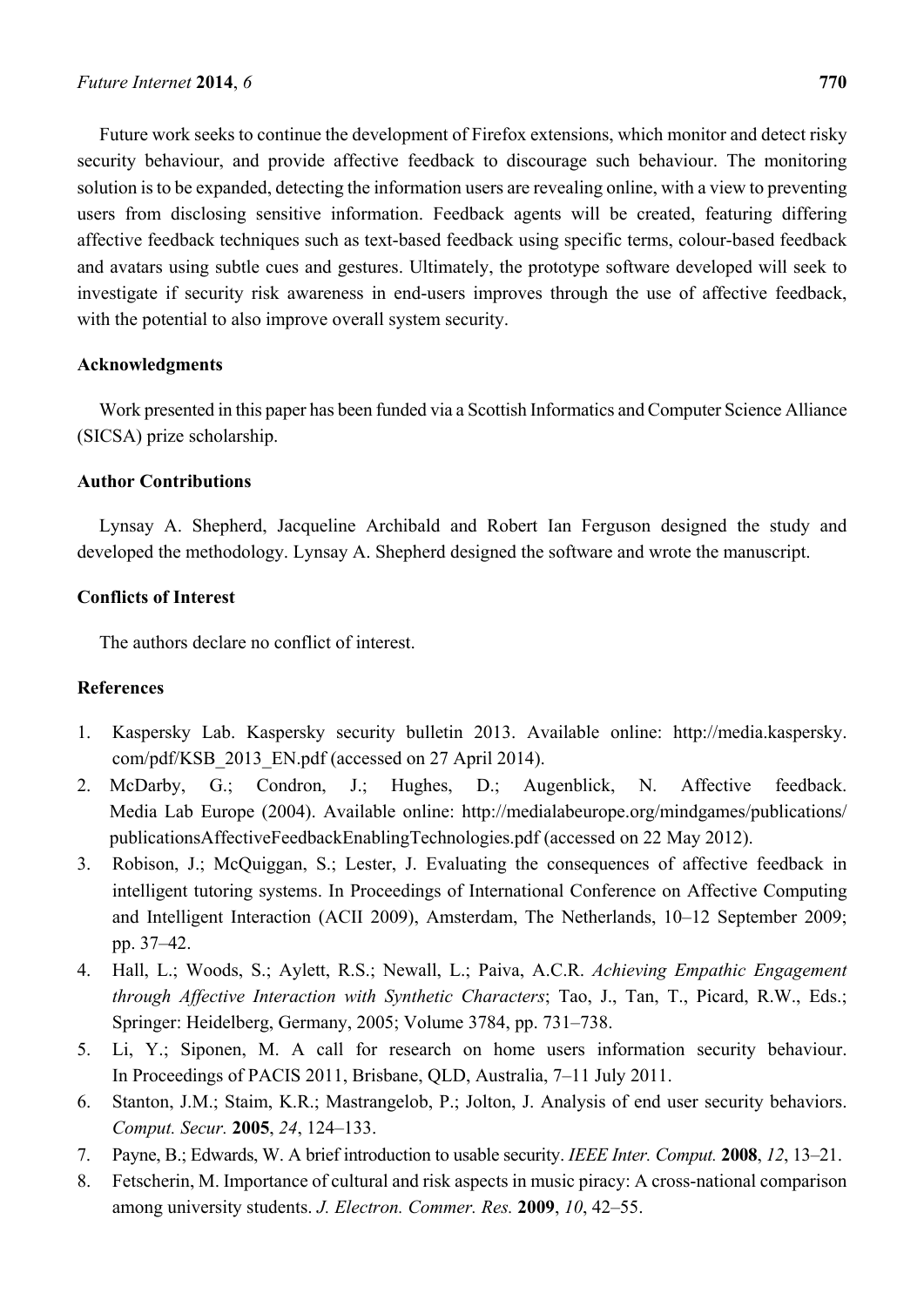- 9. Hadnagy, C. *Social Engineering: The Art of Human Hacking*; Wiley Publishing: Indianapolis, IN, USA, 2011; pp. 23–24.
- 10. Padayachee, K. Taxonomy of compliant information security behavior. *Comput. Secur.* **2012**, *31*, 673–680.
- 11. Picard, R.W. *Affective Computing*; MIT Press: Cambridge, MA, USA, 1997; p. 15.
- 12. Ur, B.; Kelly, P.G.; Komanduri, S.; Lee, J.; Maass, M.; Mazurek, M.L.; Passaro, T.; Shay, R.; Vidas, T.; Bauer, L.; *et al*. How does your password measure up? The effect of strength meters on password creation. In Proceedings of Security 2012 the 21st USENIX Conference on Security Symposium, Bellevue, WA, USA, 8–10 August 2012; USENIX Association: Berkeley, CA, USA, 2012.
- 13. Dehn, D.; van Mulken, S. The impact of animated interface agents: A review of empirical research. *Inter. J. Hum. Comput. Stud.* **2000**, *52*, 1–22.
- 14. Imperva. Cross-Site Scripting. Available online: http://www.imperva.com/Resources/Glossary? term=cross\_site\_scripting (accessed on 27 April 2014).
- 15. Schechter, S.E.; Dhamija, R.; Ozment, A.; Fischer, I. The emperor's new security indicators. In Proceedings of 2007 IEEE Symposium on Security and Privacy, Oakland, CA, USA, 20–23 May 2007.
- 16. Kaspersky Lab. Kaspersky Lab Report: 37.3 Million Users Experienced Phishing at-Tacks in the Last Year. 2013. Available online: http://www.kaspersky.com/about/news/press/2013/Kaspersky\_ Lab report 37\_3 million users experienced phishing attacks in the last year (accessed on 27 April 2014).
- 17. FBI. FBI Warns Public That Cyber Criminals Continue to Use Spear-Phishing At-tacks to Compromise Computer Networks. Available online: http://www.fbi.gov/sandiego/press-releases/ 2013/fbi-warns-public-that-cyber-criminals-continue-to-use-spear-phishing-attacks-to-compromisecomputer-networks (accessed on 4 April 2014).
- 18. Furnell, S.M.; Jusoh, A.; Katsabas, D. The challenges of understanding and using security: A survey of end-users. *Comput. Secur*. **2006**, *25*, 27–35.
- 19. Bicakci, K.; Yuceel, M.; Erdeniz, B.; Gurbaslar, H.; Atalay, N.B. Graphical passwords as browser extension: Implementation and usability study. In Proceedings of Symposium on Usable Privacy and Security (SOUPS 2009), Mountain View, CA, USA, 15–17 July 2009; ACM: Pittsburgh, PA, USA, pp. 1–17.
- 20. Dhamija, R.; Tygar, J. The battle against phishing: Dynamic security skins. In Proceedings of Symposium on Usable Privacy and Security (SOUPS 2005), Pittsburgh, PA, USA, 6–8 July 2005; pp. 1–12.
- 21. Sheng, S. Anti-phishing phil: The design and evaluation of a game that teaches people not to fall for phish. In Proceedings of Symposium on Usable Privacy and Security (SOUPS 2007), Pittsburgh, PA, USA, 18–20 July 2007; ACM: New York, NY, USA; pp. 1–12.
- 22. Kumaraguru, P.; Cranshaw, K.; Acquistic, A.; Cranor, L.; Hong, J.; Blair, M.A.; Pham, T. School of phish: A real-world evaluation of anti-phishing training. In Proceedings of Symposium on Usable Privacy and Security (SOUPS 2009), Mountain View, CA, USA, 15–17 July 2009; ACM: New York, NY, USA; pp. 1–12.